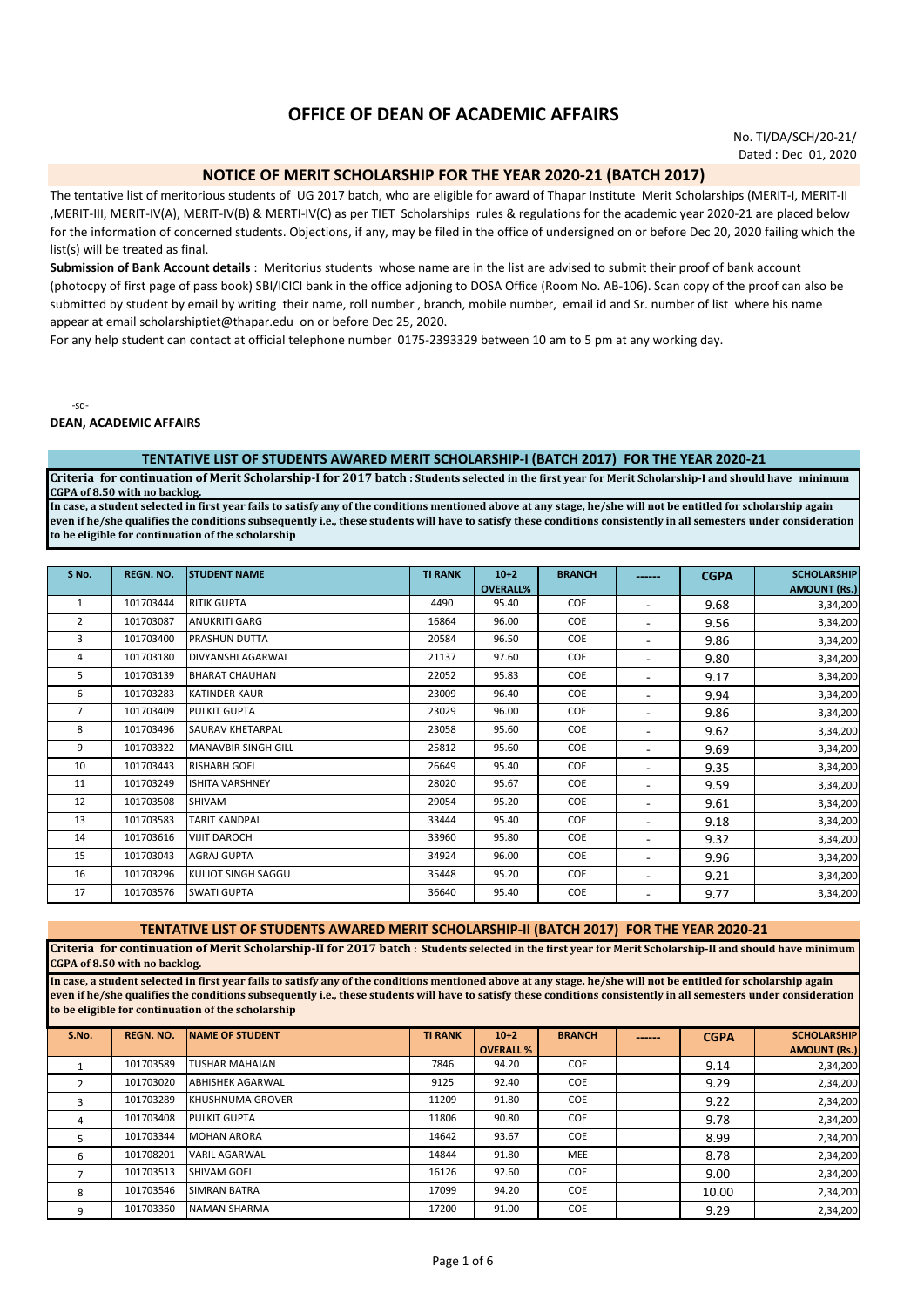| 10 | 101703103 | <b>ARSHPREET SINGH</b>    | 17683 | 94.40 | COE        | 9.33 | 2,34,200 |
|----|-----------|---------------------------|-------|-------|------------|------|----------|
| 11 | 101703321 | <b>MANAV UPADHYAY</b>     | 17761 | 92.33 | <b>COE</b> | 9.78 | 2,34,200 |
| 12 | 101703372 | <b>NIKHIL JAIN</b>        | 17956 | 91.78 | <b>COE</b> | 9.17 | 2,34,200 |
| 13 | 101703327 | <b>MANJOT KAUR</b>        | 18265 | 94.20 | <b>COE</b> | 9.17 | 2,34,200 |
| 14 | 101703365 | <b>NAVKIRAN SINGH</b>     | 18437 | 92.00 | <b>COE</b> | 9.87 | 2,34,200 |
| 15 | 101703297 | <b>KUNAL BAJAJ</b>        | 18870 | 94.60 | <b>COE</b> | 9.62 | 2,34,200 |
| 16 | 101703039 | <b>ADITYA VASHISTA</b>    | 18875 | 93.80 | COE        | 8.72 | 2,34,200 |
| 17 | 101703194 | <b>GOKUL KOOLWAL</b>      | 18938 | 92.40 | COE        | 8.87 | 2,34,200 |
| 18 | 101703301 | <b>KUSHAGRA THAKRAL</b>   | 19414 | 91.40 | COE        | 8.61 | 2,34,200 |
| 19 | 101708038 | <b>ASHWIN SHRIVASTAVA</b> | 19769 | 93.80 | <b>MEE</b> | 9.00 | 2,34,200 |
| 20 | 101703120 | ASHWIN SATYAPAL MENON     | 20155 | 94.40 | COE        | 8.87 | 2,34,200 |
| 21 | 101703499 | <b>SHANTANU CHAUHAN</b>   | 20457 | 94.40 | <b>COE</b> | 8.62 | 2,34,200 |
| 22 | 101703325 | <b>MANINDER SINGH</b>     | 21138 | 93.20 | COE        | 9.41 | 2,34,200 |

# **TENTATIVE LIST OF STUDENTS AWARDED MERIT SCHOLARHSIP-III (BATCH-2017) FOR THE YEAR 2020-21**

**Criteria for Merit scholarship-III of 2017 batch** : Covering first 10% of the students' strength (other than over and above intake & back loggers) in each discipline on the basis of AGPA only. No weightage shall be given to 10+2 marks for second year onwards. AGPA ≥ 8.00, No backlog in the year of consideration and should be in merit of his/her stream on the basis of AGPA in the preceding year.

|         | <b>BE- CHEMICAL ENGG.</b> |                             | <b>BATCH-2017</b> |               | <b>STRENGTH - 31</b> |             |             |                    |
|---------|---------------------------|-----------------------------|-------------------|---------------|----------------------|-------------|-------------|--------------------|
| Sr. No. | <b>REGN. NO</b>           | <b>ISTUDENT NAME</b>        |                   | <b>BRANCH</b> |                      | <b>AGPA</b> | <b>CGPA</b> | <b>SCHOLARSHIP</b> |
|         |                           |                             |                   |               |                      |             |             | AMOUNT (Rs.)       |
|         | 101881002                 | <b>SAGAR DIVYANSH KHARE</b> |                   | LEET          | <b>CHE</b>           | 10.00       | 9.78        | 91000              |
|         | 101701007                 | <b>HONNEY TAAK</b>          |                   |               | <b>CHE</b>           | 9.61        | 9.06        | 112100             |
|         | 101701015                 | <b>PARAS JAIN</b>           |                   |               | <b>CHE</b>           | 9.51        | 8.47        | 112100             |
|         | 101701002                 | <b>ANWESHA DASTIDAR</b>     |                   |               | <b>CHE</b>           | 9.44        | 8.42        | 112100             |

| <b>BE-CIVIL ENGG.</b> |                  |                                  | <b>BATCH-2017</b> | <b>STRENGTH - 91</b> |             |             |                     |
|-----------------------|------------------|----------------------------------|-------------------|----------------------|-------------|-------------|---------------------|
| Sr. No.               | <b>IREGN. NO</b> | <b>STUDENT NAME</b>              |                   | <b>BRANCH</b>        | <b>AGPA</b> | <b>CGPA</b> | <b>SCHOLARSHIP</b>  |
|                       |                  |                                  |                   |                      |             |             | <b>AMOUNT (Rs.)</b> |
|                       | 101702021        | <b>CHIRAGJOT SINGH BEDI</b>      |                   | <b>CIE</b>           | 9.78        | 9.62        | 117100              |
|                       | 101702016        | <b>CHAHAT BHASIN</b>             |                   | <b>CIE</b>           | 9.77        | 9.48        | 117100              |
| 3                     | 101702084        | <b>VANSHIKA GARG</b>             |                   | <b>CIE</b>           | 9.66        | 9.25        | 117100              |
| 4                     | 101702022        | <b>I</b> DEEP JUJHAR SINGH SIDHU |                   | <b>CIE</b>           | 9.61        | 8.88        | 117100              |
| 5.                    | 101702018        | <b>CHARUL SINGHVI</b>            |                   | <b>CIE</b>           | 9.57        | 9.08        | 117100              |
| 6                     | 101702002        | ABHIJEET SINGH JAMWAL            |                   | <b>CIE</b>           | 9.29        | 9.45        | 117100              |
|                       | 101732001        | APOORV ANAND AGNIHOTRI           |                   | <b>CIE</b>           | 9.21        | 8.55        | 117100              |
| 8                     | 101702056        | <b>PRAKHAR CHAUDHARY</b>         |                   | <b>CIE</b>           | 9.16        | 9.11        | 117100              |
| 9                     | 101702008        | <b>ANJAMJOT SINGH</b>            |                   | <b>CIE</b>           | 9.16        | 8.61        | 117100              |
| 10                    | 101702013        | <b>ASHIMA SHARMA</b>             |                   | <b>CIE</b>           | 9.09        | 8.63        | 117100              |

|              | <b>BE- COMPUTER ENGG.</b> |                          | <b>BATCH-2017</b> | <b>STRENGTH - 611</b> |             |             |                    |
|--------------|---------------------------|--------------------------|-------------------|-----------------------|-------------|-------------|--------------------|
| Sr. No.      | <b>REGN. NO</b>           | <b>STUDENT NAME</b>      |                   | <b>BRANCH</b>         | <b>AGPA</b> | <b>CGPA</b> | <b>SCHOLARSHIP</b> |
|              |                           |                          |                   |                       |             |             | AMOUNT (Rs.)       |
| $\mathbf{1}$ | 101703462                 | <b>SAHIL AHUJA</b>       |                   | COE                   | 10.00       | 10.00       | 117100             |
| 2            | 101703025                 | <b>ABHISHEK GOYAL</b>    |                   | <b>COE</b>            | 10.00       | 10.00       | 117100             |
| 3            | 101703245                 | <b>ISHAAN VIJH</b>       |                   | <b>COE</b>            | 9.94        | 9.71        | 117100             |
| 4            | 101703557                 | SOURAV                   |                   | <b>COE</b>            | 9.93        | 9.60        | 117100             |
| 5            | 101753024                 | <b>NITIN DANG</b>        |                   | <b>COE</b>            | 9.90        | 9.84        | 117100             |
| 6            | 101703009                 | AASTHA MAHAJAN           |                   | <b>COE</b>            | 9.90        | 9.69        | 117100             |
| 7            | 101883048                 | <b>HARNOOR SANDHU</b>    |                   | <b>COE</b>            | 9.84        | 9.34        | 117100             |
| 8            | 101703550                 | SIMRAT BIR SINGH         |                   | <b>COE</b>            | 9.83        | 9.32        | 117100             |
| 9            | 101703195                 | <b>GOURAV AGGARWAL</b>   |                   | <b>COE</b>            | 9.80        | 9.65        | 117100             |
| 10           | 101883070                 | <b>VANSHITA GUPTA</b>    |                   | <b>COE</b>            | 9.77        | 9.56        | 117100             |
| 11           | 101703138                 | <b>BHANU PRIYA</b>       |                   | <b>COE</b>            | 9.75        | 9.66        | 117100             |
| 12           | 101883054                 | <b>MEHAK GARG</b>        |                   | <b>COE</b>            | 9.75        | 9.66        | 117100             |
| 13           | 101883053                 | <b>MANVI KAUL</b>        |                   | <b>COE</b>            | 9.75        | 9.40        | 117100             |
| 14           | 101703118                 | <b>ASHUTOSH GUPTA</b>    |                   | <b>COE</b>            | 9.75        | 9.34        | 117100             |
| 15           | 101703201                 | <b>GURLEEN KAUR LAIL</b> |                   | COE                   | 9.73        | 9.83        | 117100             |
| 16           | 101703551                 | <b>SIRISH BHUDOLIA</b>   |                   | <b>COE</b>            | 9.71        | 9.58        | 117100             |
| 17           | 101883067                 | <b>SIMRAN AHUJA</b>      |                   | COE                   | 9.70        | 9.48        | 117100             |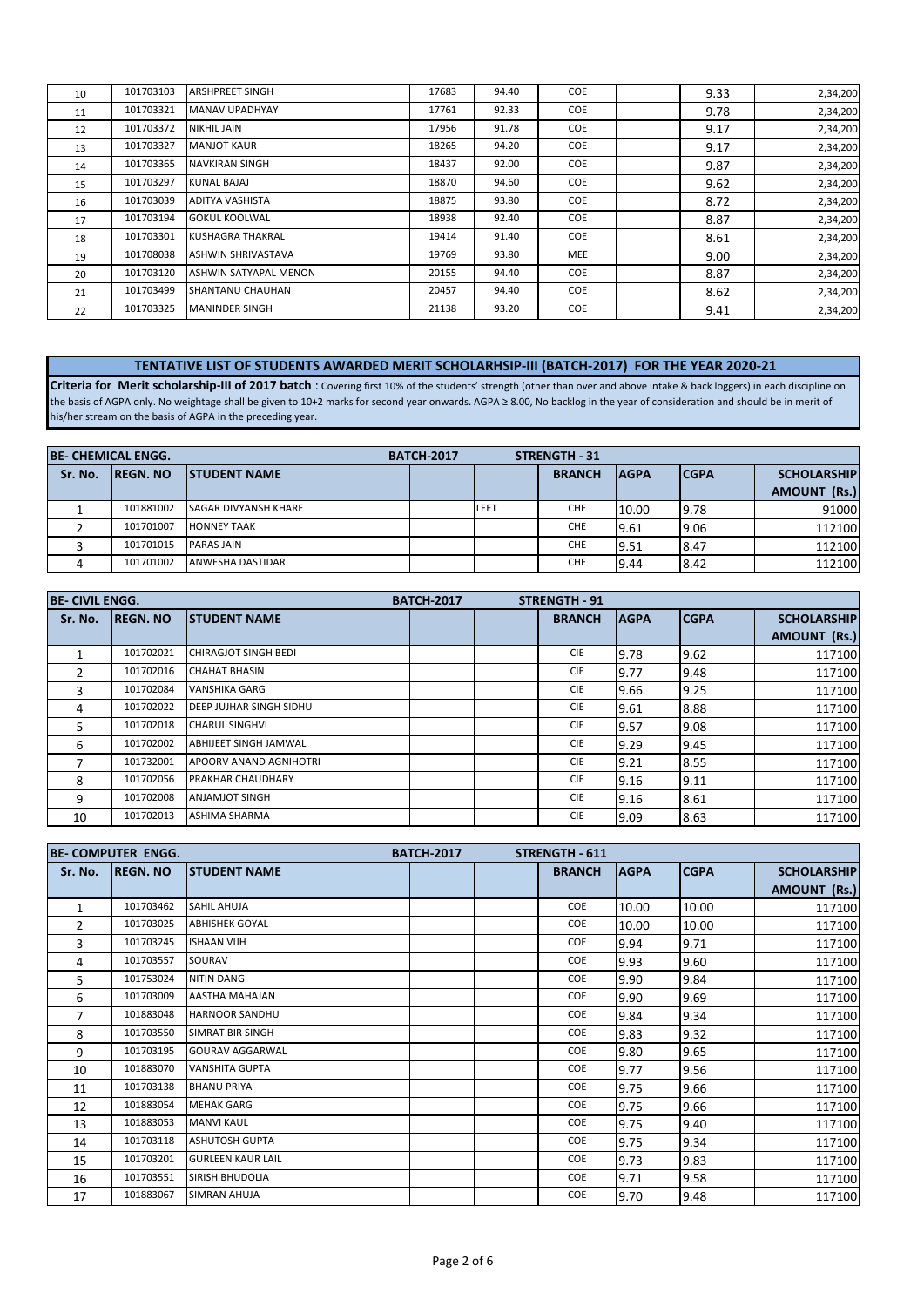| 18 | 101703204 | <b>GURPREET KAUR</b>        |  | <b>COE</b> | 9.68 | 9.55 | 117100 |
|----|-----------|-----------------------------|--|------------|------|------|--------|
| 19 | 101703393 | PRAKARSH JAIN               |  | COE        | 9.65 | 9.80 | 117100 |
| 20 | 101703509 | <b>SHIVAM ARORA</b>         |  | COE        | 9.65 | 9.78 | 117100 |
| 21 | 101703017 | <b>ABHINAV JINDAL</b>       |  | COE        | 9.65 | 9.62 | 117100 |
| 22 | 101703042 | <b>AEKAMJOT SINGH</b>       |  | COE        | 9.63 | 9.40 | 117100 |
| 23 | 101703376 | <b>NISHANT GOEL</b>         |  | COE        | 9.63 | 9.31 | 117100 |
| 24 | 101703215 | <b>HARMEHAK SINGH SAINI</b> |  | COE        | 9.63 | 9.14 | 117100 |
| 25 | 101703374 | NIPUNN MALHOTRA             |  | COE        | 9.62 | 8.98 | 117100 |
| 26 | 101703112 | <b>ASHI KOTHARI</b>         |  | COE        | 9.60 | 9.63 | 117100 |
| 27 | 101703498 | SEHAJ PAL SINGH             |  | COE        | 9.59 | 9.64 | 117100 |
| 28 | 101703034 | <b>ADITRI SINHA</b>         |  | COE        | 9.59 | 9.40 | 117100 |
| 29 | 101703073 | <b>ANKIT SENGAR</b>         |  | COE        | 9.58 | 9.17 | 117100 |
| 30 | 101703353 | <b>MUKUL VERMA</b>          |  | COE        | 9.58 | 9.02 | 117100 |
| 31 | 101703547 | <b>SIMRAN KAUR</b>          |  | COE        | 9.57 | 9.04 | 117100 |
| 32 | 101703405 | PRIYANSHI AGARWAL           |  | COE        | 9.56 | 9.62 | 117100 |
| 33 | 101703495 | <b>SATVIK GUPTA</b>         |  | COE        | 9.56 | 9.58 | 117100 |
| 34 | 101883065 | SIDDHANT KHURANA            |  | COE        | 9.56 | 9.35 | 117100 |
| 35 | 101703518 | SHIVI GUPTA                 |  | COE        | 9.56 | 8.94 | 117100 |
| 36 | 101703304 | LAKSHIT FARSWAN             |  | COE        | 9.55 | 9.51 | 117100 |
| 37 | 101703503 | SHASHWAT SRIVASTAVA         |  | COE        | 9.55 | 9.08 | 117100 |
| 38 | 101703147 | CHETANPAL SINGH             |  | COE        | 9.53 | 9.41 | 117100 |
| 39 | 101703618 | <b>VIKRAMJIT SINGH</b>      |  | <b>COE</b> | 9.53 | 9.40 | 117100 |
| 40 | 101703006 | AARUSHI WADHWA              |  | COE        | 9.52 | 9.59 | 117100 |
| 41 | 101703122 | <b>AVANI AGARWAL</b>        |  | COE        | 9.52 | 9.09 | 117100 |
| 42 | 101703317 | <b>MANAS KHATRI</b>         |  | COE        | 9.51 | 9.49 | 117100 |
| 43 | 101703545 | SIMRAN                      |  | COE        | 9.50 | 9.59 | 117100 |
| 44 | 101703263 | <b>JATIN</b>                |  | COE        | 9.50 | 9.36 | 117100 |
| 45 | 101703436 | <b>RANVEER SINGH</b>        |  | COE        | 9.49 | 9.48 | 117100 |
| 46 | 101703175 | DISHA SINGLA                |  | COE        | 9.49 | 9.47 | 117100 |
| 47 | 101703053 | AKSHITA MITTAL              |  | COE        | 9.48 | 9.47 | 117100 |
| 48 | 101883045 | AMITESH GARG                |  | COE        | 9.47 | 9.25 | 117100 |
| 49 | 101703384 | PARTEEK SHARMA              |  | COE        | 9.46 | 9.68 | 117100 |
| 50 | 101703002 | AADIL SACHDEV               |  | COE        | 9.46 | 9.40 | 117100 |
| 51 | 101703050 | <b>AKSHIT KHATKAR</b>       |  | COE        | 9.46 | 9.39 | 117100 |
| 52 | 101703552 | SNIGDHA BHATNAGAR           |  | COE        | 9.46 | 9.35 | 117100 |
| 53 | 101703378 | <b>NITIN</b>                |  | COE        | 9.45 | 9.18 | 117100 |
| 54 | 101703562 | SRISHTI                     |  | COE        | 9.45 | 9.11 | 117100 |
| 55 | 101703144 | <b>BHUPINDER KUMAR</b>      |  | <b>COE</b> | 9.44 | 9.58 | 117100 |
| 56 | 101703292 | <b>KRITI PANDEY</b>         |  | COE        | 9.44 | 9.44 | 117100 |
| 57 | 101703426 | RAJAT                       |  | COE        | 9.44 | 8.98 | 117100 |
| 58 | 101883064 | SAHIL SHARMA                |  | COE        | 9.42 | 9.44 | 117100 |
| 59 | 101703354 | <b>MUSKAN</b>               |  | COE        | 9.40 | 9.42 | 117100 |
| 60 | 101703428 | RAJAT JAIN                  |  | COE        | 9.39 | 9.33 | 117100 |
| 61 | 101703573 | <b>SURUCHI PUNDIR</b>       |  | COE        | 9.39 | 9.31 | 117100 |
| 62 | 101703570 | <b>SUMIT JAIN</b>           |  | COE        | 9.38 | 9.51 | 117100 |

|         | <b>BE- ELECTRICAL ENGG.</b> |                         | <b>BATCH-2017</b> |      | <b>STRENGTH-137</b> |             |             |                     |
|---------|-----------------------------|-------------------------|-------------------|------|---------------------|-------------|-------------|---------------------|
| Sr. No. | <b>REGN. NO</b>             | <b>STUDENT NAME</b>     |                   |      | <b>BRANCH</b>       | <b>AGPA</b> | <b>CGPA</b> | <b>SCHOLARSHIP</b>  |
|         |                             |                         |                   |      |                     |             |             | <b>AMOUNT (Rs.)</b> |
|         | 101884015                   | YADWINDER KAUR          |                   | LEET | <b>ELE</b>          | 10.00       | 10.00       | 91000               |
| 2       | 101704006                   | <b>ABHIMANYU KUMAR</b>  |                   |      | <b>ELE</b>          | 10.00       | 9.86        | 112100              |
| 3       | 101704140                   | <b>VIDUR KOHLI</b>      |                   |      | <b>ELE</b>          | 9.93        | 9.66        | 112100              |
| 4       | 101754017                   | <b>SUMIT BINDAL</b>     |                   |      | <b>ELE</b>          | 9.90        | 9.79        | 112100              |
| 5       | 101704059                   | <b>HARSHDEEP SINGH</b>  |                   |      | <b>ELE</b>          | 9.84        | 9.59        | 112100              |
| 6       | 101704077                   | <b>MOHIT GUPTA</b>      |                   |      | <b>ELE</b>          | 9.84        | 8.69        | 112100              |
| 7       | 101704076                   | <b>MEHAK BAHL</b>       |                   |      | ELE.                | 9.81        | 9.04        | 112100              |
| 8       | 101754015                   | <b>SAUMYADIP HAZRA</b>  |                   |      | <b>ELE</b>          | 9.79        | 9.50        | 112100              |
| 9       | 101754016                   | <b>SUDHANSHU BINDAL</b> |                   |      | <b>ELE</b>          | 9.75        | 9.66        | 112100              |
| 10      | 101704044                   | <b>BHAVNA GUPTA</b>     |                   |      | <b>ELE</b>          | 9.72        | 8.77        | 112100              |
| 11      | 101754009                   | <b>NAMAN GOEL</b>       |                   |      | <b>ELE</b>          | 9.71        | 9.76        | 112100              |
| 12      | 101754014                   | SAHILDEEP SINGH         |                   |      | <b>ELE</b>          | 9.70        | 8.87        | 112100              |
| 13      | 101704064                   | HIMANSHU DUVEDI         |                   |      | <b>ELE</b>          | 9.66        | 8.81        | 112100              |
| 14      | 101704095                   | <b>PURNIMA</b>          |                   |      | <b>ELE</b>          | 9.60        | 9.02        | 112100              |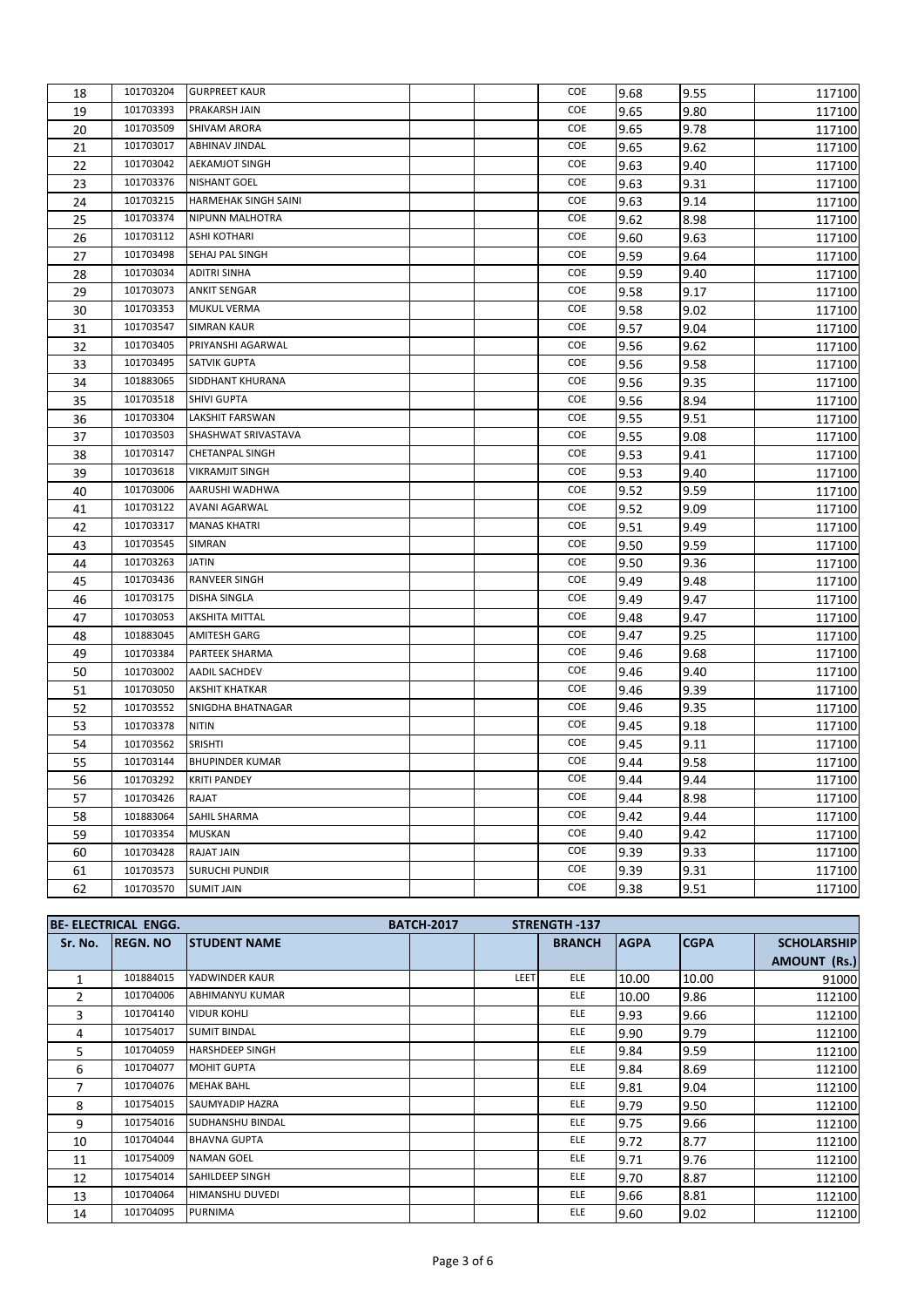| <b>BE-ELECTRONICS INSTRUMENTATION &amp; CONT.</b><br><b>BATCH-2017</b> |                  |                          |  |  | <b>STRENGTH-39</b> |             |             |                        |
|------------------------------------------------------------------------|------------------|--------------------------|--|--|--------------------|-------------|-------------|------------------------|
| Sr. No.                                                                | <b>IREGN. NO</b> | <b>ISTUDENT NAME</b>     |  |  | <b>BRANCH</b>      | <b>AGPA</b> | <b>CGPA</b> | <b>SCHOLARSHIP</b>     |
|                                                                        |                  |                          |  |  |                    |             |             | (Rs.)<br><b>AMOUNT</b> |
|                                                                        | 101705039        | <b>NITIKA GUPTA</b>      |  |  | EIC                | 9.94        | 9.43        | 112100                 |
|                                                                        | 101705064        | <b>TOOLIKA CHOPRA</b>    |  |  | <b>EIC</b>         | 9.92        | 9.54        | 112100                 |
|                                                                        | 101705047        | <b>RITWIK SRIVASTAVA</b> |  |  | EIC                | 9.83        | 8.95        | 112100                 |
|                                                                        | 101705046        | <b>RAJESHWAR SINGH</b>   |  |  | EIC                | 9.70        | 9.01        | 112100                 |

|                | <b>BE- ELECTRONICS &amp; COMM.</b> |                             | <b>BATCH-2017</b> | STRENGTH-191  |             |             |                    |
|----------------|------------------------------------|-----------------------------|-------------------|---------------|-------------|-------------|--------------------|
| Sr. No.        | <b>REGN. NO</b>                    | <b>STUDENT NAME</b>         |                   | <b>BRANCH</b> | <b>AGPA</b> | <b>CGPA</b> | <b>SCHOLARSHIP</b> |
|                |                                    |                             |                   |               |             |             | AMOUNT (Rs.)       |
| $\mathbf{1}$   | 101706163                          | SIDDHARTH KHATRI            |                   | <b>ECE</b>    | 10.00       | 9.72        | 117100             |
| $\overline{2}$ | 101706170                          | <b>SUBEG SINGH</b>          |                   | <b>ECE</b>    | 10.00       | 9.50        | 117100             |
| 3              | 101706020                          | <b>AKSHITA</b>              |                   | ECE           | 9.84        | 9.04        | 117100             |
| 4              | 101706189                          | <b>VIBHU JINDAL</b>         |                   | ECE           | 9.83        | 9.66        | 117100             |
| 5              | 101706074                          | <b>HITESHI</b>              |                   | ECE           | 9.83        | 8.93        | 117100             |
| 6              | 101706086                          | <b>KANIKA BABBAR</b>        |                   | ECE           | 9.76        | 9.54        | 117100             |
| $\overline{7}$ | 101706137                          | <b>SANCHITA MALHOTRA</b>    |                   | <b>ECE</b>    | 9.76        | 8.98        | 117100             |
| 8              | 101706196                          | YUKTA MITTAL                |                   | ECE           | 9.66        | 9.18        | 117100             |
| 9              | 101886008                          | <b>VIBHUTI</b>              |                   | ECE           | 9.59        | 9.30        | 117100             |
| 10             | 101706127                          | <b>RHEA BHATIA</b>          |                   | <b>ECE</b>    | 9.58        | 9.23        | 117100             |
| 11             | 101706088                          | <b>KARAN THAKUR</b>         |                   | ECE           | 9.53        | 9.36        | 117100             |
| 12             | 101706032                          | <b>ANSHIT GUPTA</b>         |                   | <b>ECE</b>    | 9.46        | 9.16        | 117100             |
| 13             | 101706118                          | <b>PRATEEK</b>              |                   | ECE           | 9.45        | 9.53        | 117100             |
| 14             | 101706109                          | <b>NIKITA GUPTA</b>         |                   | ECE           | 9.44        | 8.85        | 117100             |
| 15             | 101886003                          | <b>AVANTIKA KAKRAN</b>      |                   | ECE           | 9.41        | 9.24        | 117100             |
| 16             | 101706019                          | <b>AKSHAY DEEP BANIK</b>    |                   | ECE           | 9.41        | 8.97        | 117100             |
| 17             | 101706147                          | <b>SHAURYA SINGH JADAUN</b> |                   | ECE           | 9.40        | 8.75        | 117100             |
| 18             | 101706150                          | SHIVANSH TIWARI             |                   | ECE           | 9.39        | 9.29        | 117100             |
| 19             | 101706136                          | SAKSHI BANSAL               |                   | ECE           | 9.35        | 8.96        | 117100             |
| 20             | 101706057                          | <b>DHRUVA GUPTA</b>         |                   | ECE           | 9.32        | 8.76        | 117100             |

|              | <b>BE- MECHANICAL ENGG.</b> |                               | <b>BATCH-2017</b> | <b>STRENGTH-221</b> |             |             |                    |
|--------------|-----------------------------|-------------------------------|-------------------|---------------------|-------------|-------------|--------------------|
| Sr. No.      | <b>REGN. NO</b>             | <b>STUDENT NAME</b>           |                   | <b>BRANCH</b>       | <b>AGPA</b> | <b>CGPA</b> | <b>SCHOLARSHIP</b> |
|              |                             |                               |                   |                     |             |             | AMOUNT (Rs.)       |
| $\mathbf{1}$ | 101708064                   | <b>GAUTAM GOEL</b>            |                   | <b>MEE</b>          | 10.00       | 9.58        | 117100             |
| 2            | 101708099                   | KUNAL KAPOOR                  |                   | <b>MEE</b>          | 10.00       | 9.55        | 117100             |
| 3            | 101708004                   | <b>AAYUSH SINGH</b>           |                   | <b>MEE</b>          | 9.90        | 9.91        | 117100             |
| 4            | 101708011                   | <b>ABHITAB SINGH</b>          |                   | MEE                 | 9.90        | 9.82        | 117100             |
| 5            | 101708184                   | SIDHARTH KATHURIA             |                   | <b>MEE</b>          | 9.90        | 9.17        | 117100             |
| 6            | 101708155                   | <b>RITVIK JAGDISH BISHNOL</b> |                   | <b>MEE</b>          | 9.84        | 9.18        | 117100             |
| 7            | 101888022                   | <b>SAKET VOHRA</b>            |                   | <b>MEE</b>          | 9.82        | 9.43        | 117100             |
| 8            | 101888021                   | PUNEET CHANNI                 |                   | MEE                 | 9.80        | 9.76        | 117100             |
| 9            | 101708157                   | <b>SACHIT SONI</b>            |                   | <b>MEE</b>          | 9.80        | 9.54        | 117100             |
| 10           | 101708136                   | PRABHSIMRAN SINGH             |                   | MEE                 | 9.80        | 9.50        | 117100             |
| 11           | 101708015                   | <b>ADITYA NAYAKA</b>          |                   | <b>MEE</b>          | 9.72        | 9.42        | 117100             |
| 12           | 101708175                   | <b>SHIVAM SEN</b>             |                   | <b>MEE</b>          | 9.72        | 9.38        | 117100             |
| 13           | 101708140                   | PRAKHAR BHARDWAJ              |                   | <b>MEE</b>          | 9.72        | 9.33        | 117100             |
| 14           | 101708216                   | <b>AMANK CHOUDHARY</b>        |                   | <b>MEE</b>          | 9.70        | 9.58        | 117100             |
| 15           | 101888017                   | AAKASH AGGARWAL               |                   | <b>MEE</b>          | 9.70        | 9.41        | 117100             |
| 16           | 101708047                   | <b>BHAVYA NARANG</b>          |                   | MEE                 | 9.70        | 9.06        | 117100             |
| 17           | 101708139                   | <b>PRAJWAL BRAL</b>           |                   | <b>MEE</b>          | 9.62        | 9.48        | 117100             |
| 18           | 101708105                   | <b>MANAN KHANDELWAL</b>       |                   | <b>MEE</b>          | 9.62        | 9.38        | 117100             |
| 19           | 101708005                   | <b>ABHAY PRATAP SINGH</b>     |                   | <b>MEE</b>          | 9.60        | 9.48        | 117100             |
| 20           | 101708125                   | <b>NIKHIL</b>                 |                   | <b>MEE</b>          | 9.60        | 9.35        | 117100             |
| 21           | 101708128                   | <b>NIPUN GARG</b>             |                   | <b>MEE</b>          | 9.54        | 9.23        | 117100             |
| 22           | 101708159                   | <b>SAHIL KAPOOR</b>           |                   | <b>MEE</b>          | 9.54        | 8.63        | 117100             |
| 23           | 101708192                   | <b>TANISHQ CHOUDHARY</b>      |                   | MEE                 | 9.48        | 9.31        | 117100             |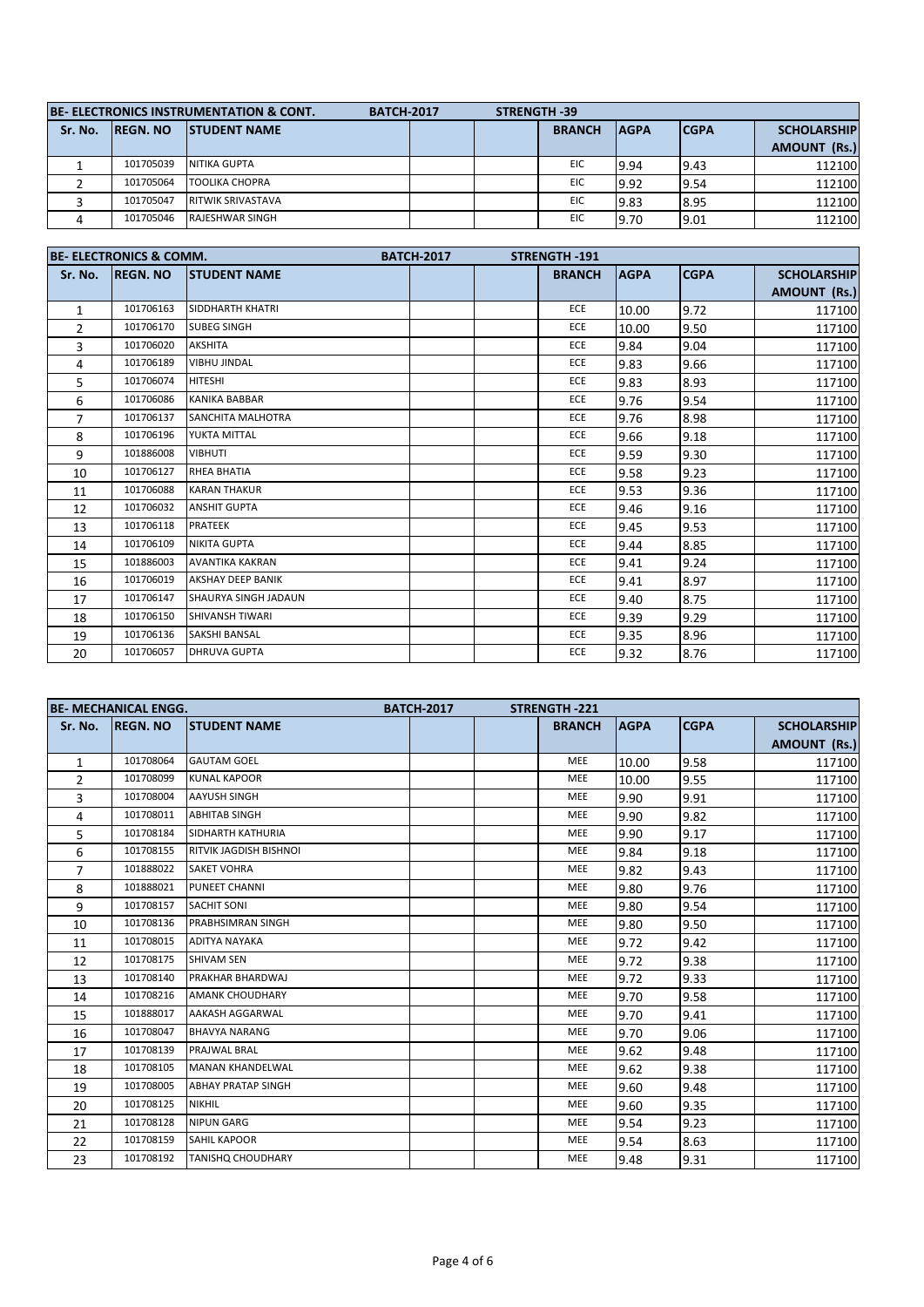|         | <b>BE-MECHATRONICS ENGG.</b>             |                               | <b>BATCH-2017</b> | <b>STRENGTH-36</b>           |      |             |                    |
|---------|------------------------------------------|-------------------------------|-------------------|------------------------------|------|-------------|--------------------|
| Sr. No. | <b>ISTUDENT NAME</b><br><b>IREGN. NO</b> |                               |                   | <b>BRANCH</b><br><b>AGPA</b> |      | <b>CGPA</b> | <b>SCHOLARSHIP</b> |
|         |                                          |                               |                   |                              |      |             | AMOUNT (Rs.)       |
|         | 101709006                                | <b>APOORVA SINGHAL</b>        |                   | <b>MEC</b>                   | 9.61 | 8.74        | 112100             |
|         | 101709008                                | <b>DEVENDER SINGH</b>         |                   | <b>MEC</b>                   | 9.32 | 8.98        | 112100             |
|         | 101709004                                | <b>AKASHDEEP SINGH SEHDEV</b> |                   | <b>MEC</b>                   | 9.23 | 9.21        | 112100             |
|         | 101709034                                | <b>SIDHARTH SHARMA</b>        |                   | <b>MEC</b>                   | 9.23 | 8.83        | 112100             |

| <b>BE-MECHANICAL PRODUCATION ENGG.</b> |                  |                        | <b>BATCH-2017</b> |      | <b>STRENGTH-24</b> |             |             |                        |
|----------------------------------------|------------------|------------------------|-------------------|------|--------------------|-------------|-------------|------------------------|
| Sr. No.                                | <b>IREGN. NO</b> | <b>ISTUDENT NAME</b>   |                   |      | <b>BRANCH</b>      | <b>AGPA</b> | <b>CGPA</b> | <b>SCHOLARSHIP</b>     |
|                                        |                  |                        |                   |      |                    |             |             | (Rs.)<br><b>AMOUNT</b> |
|                                        | 101894002        | JASKARAN SINGH BHATIA  |                   | LEET | <b>MEP</b>         | 9.61        | 8.87        | 91000                  |
|                                        | 101714027        | <b>ISUCHETTA SINGH</b> |                   |      | <b>MEP</b>         | 9.42        | 8.08        | 112100                 |
|                                        | 101714017        | NIPUN BANSAL           |                   |      | <b>MEP</b>         | 9.39        | 8.48        | 112100                 |

|                |                 | <b>BE- ELECTRONICS &amp; COMPUTER ENGG.</b><br><b>BATCH-2017</b> | <b>STRENGTH-171</b> |             |             |                                    |
|----------------|-----------------|------------------------------------------------------------------|---------------------|-------------|-------------|------------------------------------|
| Sr. No.        | <b>REGN. NO</b> | <b>ISTUDENT NAME</b>                                             | <b>BRANCH</b>       | <b>AGPA</b> | <b>CGPA</b> | <b>SCHOLARSHIP</b><br>AMOUNT (Rs.) |
| 1              | 101715052       | <b>HANISH GUPTA</b>                                              | <b>ENC</b>          | 9.92        | 9.43        | 112100                             |
| $\overline{2}$ | 101715112       | <b>PRAKHAR GUPTA</b>                                             | <b>ENC</b>          | 9.92        | 9.24        | 112100                             |
| 3              | 101715096       | <b>NIKHIL SHARMA</b>                                             | <b>ENC</b>          | 9.88        | 9.36        | 112100                             |
| 4              | 101715025       | <b>ARYAVEER KAPOOR</b>                                           | <b>ENC</b>          | 9.83        | 9.56        | 112100                             |
| 5              | 101715101       | <b>NUPUR GOYAL</b>                                               | <b>ENC</b>          | 9.81        | 9.63        | 112100                             |
| 6              | 101715044       | <b>DIVYANSH SINHA</b>                                            | <b>ENC</b>          | 9.76        | 9.07        | 112100                             |
| 7              | 101715051       | <b>GURPARTAP SINGH</b>                                           | <b>ENC</b>          | 9.70        | 9.02        | 112100                             |
| 8              | 101715028       | <b>ASTHA KINRA</b>                                               | <b>ENC</b>          | 9.69        | 9.46        | 112100                             |
| 9              | 101715015       | <b>ANKIT GUPTA</b>                                               | <b>ENC</b>          | 9.68        | 9.22        | 112100                             |
| 10             | 101715119       | PRIYANSHI AGRAWAL                                                | <b>ENC</b>          | 9.63        | 9.59        | 112100                             |
| 11             | 101715078       | LEEZA                                                            | <b>ENC</b>          | 9.61        | 9.23        | 112100                             |
| 12             | 101715175       | <b>VARUN MALHOTRA</b>                                            | <b>ENC</b>          | 9.60        | 9.10        | 112100                             |
| 13             | 101715174       | <b>VARNIKA KAMRA</b>                                             | <b>ENC</b>          | 9.60        | 8.88        | 112100                             |
| 14             | 101715131       | <b>RITWIK MUKHOPADHYAY</b>                                       | <b>ENC</b>          | 9.58        | 9.33        | 112100                             |
| 15             | 101715135       | <b>SALONI AGGARWAL</b>                                           | <b>ENC</b>          | 9.54        | 8.65        | 112100                             |
| 16             | 101715104       | <b>PALLAVI PANDEY</b>                                            | <b>ENC</b>          | 9.53        | 8.97        | 112100                             |
| 17             | 101715043       | <b>DIVYA AGRAWAL</b>                                             | <b>ENC</b>          | 9.53        | 8.87        | 112100                             |
| 18             | 101765008       | <b>VIDISHA SETHI</b>                                             | <b>ENC</b>          | 9.52        | 8.98        | 112100                             |

| <b>BE-MBA (COMPUTER ENGINEERING)</b> |                  |                      | <b>BATCH-2017</b> | <b>STRENGTH-39</b> |               |             |             |                    |
|--------------------------------------|------------------|----------------------|-------------------|--------------------|---------------|-------------|-------------|--------------------|
| Sr. No.                              | <b>IREGN. NO</b> | <b>ISTUDENT NAME</b> |                   |                    | <b>BRANCH</b> | <b>AGPA</b> | <b>CGPA</b> | <b>SCHOLARSHIP</b> |
|                                      |                  |                      |                   |                    |               |             |             | AMOUNT (Rs.)       |
|                                      | 401703025        | SHIVA THAVANI        |                   |                    | BE-MBA(COE)   | 9.78        | 9.18        | 134935             |
| 12                                   | 401703016        | NITISH GUPTA         |                   |                    | BE-MBA(COE)   | 9.40        | 8.95        | 134935             |
| 3                                    | 401703011        | KRITIKA AHUJA        |                   |                    | BE-MBA(COE)   | 9.22        | 8.80        | 134935             |
| $\overline{4}$                       | 401703028        | SIDHANT GOYAL        |                   |                    | BE-MBA(COE)   | 9.20        | 8.32        | 134935             |

| <b>BE-MBA (ELECTRONICS AND COMM.)</b> |                  |                        | <b>BATCH-2017</b> | <b>STRENGTH-18</b> |               |             |             |                        |
|---------------------------------------|------------------|------------------------|-------------------|--------------------|---------------|-------------|-------------|------------------------|
| Sr. No.                               | <b>IREGN. NO</b> | <b>ISTUDENT NAME</b>   |                   |                    | <b>BRANCH</b> | <b>AGPA</b> | <b>CGPA</b> | <b>SCHOLARSHIP</b>     |
|                                       |                  |                        |                   |                    |               |             |             | (Rs.)<br><b>AMOUNT</b> |
|                                       | 401706007        | <b>BIR ANANT SINGH</b> |                   |                    | BE-MBA(ECE)   | 9.44        | 8.72        | 1349351                |
| 12                                    | 401706026        | YASHI SHEKHAR          |                   |                    | BE-MBA(ECE)   | 8.63        | 8.06        | 1349351                |

| <b>BE-MBA (MECHANICAL ENGINEERING)</b> |                  |                      | <b>BATCH-2017</b> | <b>STRENGTH-14</b> |               |             |             |                        |
|----------------------------------------|------------------|----------------------|-------------------|--------------------|---------------|-------------|-------------|------------------------|
| Sr. No.                                | <b>IREGN. NO</b> | <b>ISTUDENT NAME</b> |                   |                    | <b>BRANCH</b> | <b>AGPA</b> | <b>CGPA</b> | <b>SCHOLARSHIP</b>     |
|                                        |                  |                      |                   |                    |               |             |             | (Rs.)<br><b>AMOUNT</b> |
|                                        | 401708009        | <b>PRANAV GOEL</b>   |                   |                    | BE-MBA(MEE)   | 9.54        | 8.94        | 134935                 |
| 12                                     | 401708012        | <b>SAMYAK JAIN</b>   |                   |                    | BE-MBA(MEE)   | 9.20        | 8.85        | 134935                 |